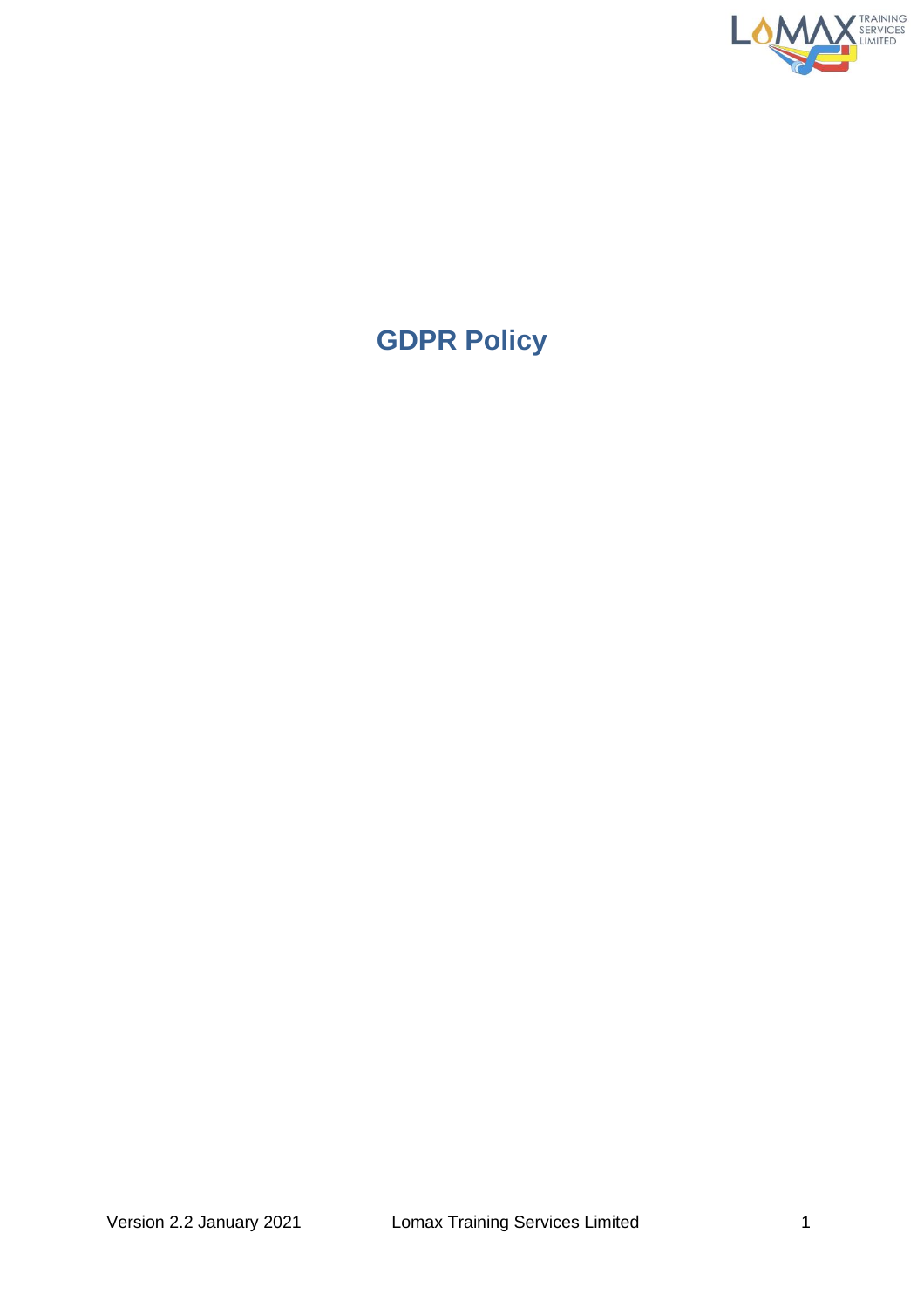

# **Rationale**

Lomax Training Services Limited is committed to a policy of protecting the rights and privacy of individuals, including learners, staff, and others, in accordance with the General Data Protection Regulation (GDPR) May 2018.

The new regulatory environment demands higher transparency and accountability in how the company manages and uses personal data. It also accords new and stronger rights for individuals to understand and control that use.

The GDPR contains provisions that the company will need to be aware of as data controllers, including provisions intended to enhance the protection of student's personal data. For example, the GDPR requires that:

We must ensure that our company privacy notices are written in a clear, plain way that staff and learners will understand, Lomax Training Services Limited needs to process certain information about its staff, learners, parents and guardians and other individuals with whom it has a relationship for various purposes such as, but not limited to:

- 1. The recruitment and payment of staff.
- 2. The administration of programmes of study and courses.
- 3. Learner enrolment.
- 4. Examinations and external accreditation.
- 5. Recording student progress, attendance and conduct.
- 6. Collecting fees.
- 7. Complying with legal obligations to funding bodies and government including local government.

To comply with various legal obligations, including the obligations imposed on it by the General Data Protection Regulation (GDPR) Lomax Training Services Limited must ensure that all this information about individuals is collected and used fairly, stored safely and securely, and not disclosed to any third party unlawfully.

# **Compliance**

This policy applies to all staff and learners of Lomax Training Services Limited. Any breach of this policy or of the Regulation itself will be considered an offence and the Company's disciplinary procedures will be invoked.

As a matter of best practice, other agencies and individuals working with Lomax Training Services Limited and who have access to personal information, will be expected to read and comply with this policy. It is expected that departments who are responsible for dealing with external bodies will take the responsibility for ensuring that such bodies sign a contract which among other things will include an agreement to abide by this policy.

This policy will be updated as necessary to reflect best practice in data management, security, and control and to ensure compliance with any changes or amendments to the GDPR and other relevant legislation.

The Code of Practice on GDPR for Lomax Training Services Limited gives further detailed guidance and Lomax Training Services Limited undertakes to adopt and comply with this Code of Practice.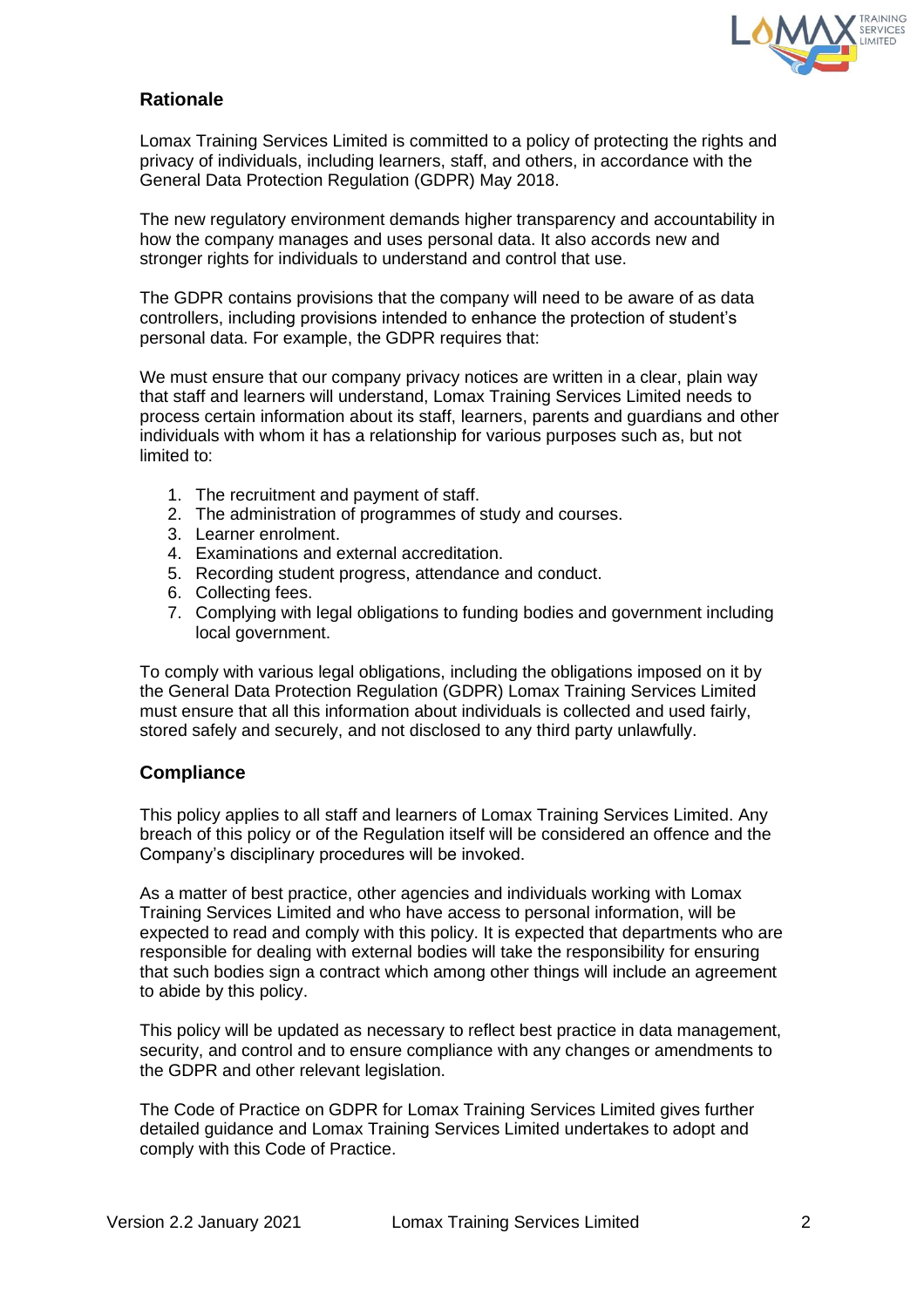

# **General Data Protection Regulation (GDPR)**

This piece of legislation comes into force on the 25<sup>th</sup> May 2018. It regulates the processing of personal dataand protects the rights and privacy of all living individuals (including children), for example by giving all individuals who are the subject of personal data a general right of access to the personal data which relates to them. Individuals can exercise the right to gain access to their information by means of a 'subject access request'. Personal data is information relating to an individual and may be in hard or soft copy (paper/manual files; electronic records; photographs; CCTV images) and may include facts or opinions about a person.

The GDPR also sets out specific rights for Company learners in relation to educational records held within the state education system. These rights are set out in separate education regulations 'The Education (Pupil Information) (England) Regulations 2000'. For more detailed information on these Regulations see the Data Protection Data Sharing Code of Practice (DPCoP) from the Information Commissioner's Office (ICO). Please follow this link to the ICO's website (www.ico.gov.uk)

# **Responsibilities under the GDPR**

Lomax Training Services Limited will be the 'data controller' under the terms of the legislation – this means it is ultimately responsible for controlling the use and processing of the personal data. The company appoints a Data Protection Officer (DPO), currently the Principal who is available to address any concerns regarding the data held by company and how it is processed, held and used. Lomax Training Services Limited also has a nominated governor who oversees this policy.

The Senior Leadership Team is responsible for all day-to-day data protection matters and will be responsible for ensuring that all members of staff and relevant individuals abide by this policy, and for developing and encouraging good information handling within the company.

Compliance with the legislation is the personal responsibility of all members of the Company who process personal information.

Individuals who provide personal data to the Company are responsible for ensuring that the information is accurate and up-to-date.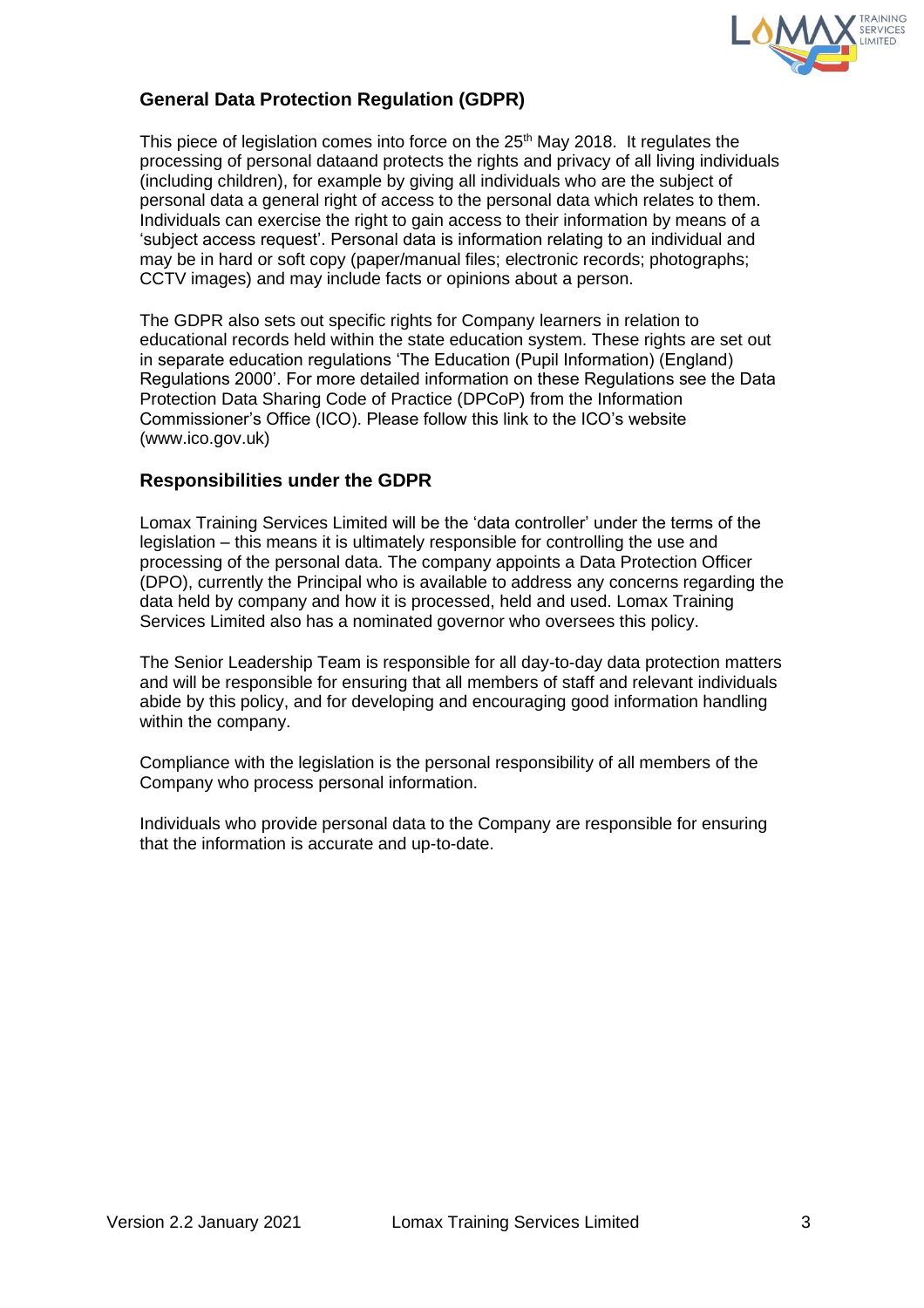

# **Data Protection Principles**

The legislation places a responsibility on every data controller to process any personal data in accordance with the eight principles. More detailed guidance on how to comply with these principles can be found in the DPCoP. Please follow this link to the ICO's website [\(www.ico.gov.uk\)](http://www.ico.gov.uk/)

In order to comply with its obligations, Lomax Training Services Limited undertakes to adhere to the eight principles:

### **1) Process personal data fairly and lawfully.**

Lomax Training Services Limited will make all reasonable efforts to ensure that individuals who are the focus of the personal data (data subjects) are informed of the identity of the data controller, the purposes of the processing, any disclosures to third parties that are envisaged; given an indication of the period for which the data will be kept, and any other information which may be relevant. For example,

#### **2) Process the data for the specific and lawful purpose for which it collected that data and not further process the data in a manner incompatible with this purpose.**

Lomax Training Services Limited will ensure that the reason for which it collected the data originally is the only reason for which it processes those data, unless the individual is informed of any additional processing before it takes place.

#### **3) Ensure that the data is adequate, relevant, and not excessive in relation to the purpose for which it is processed.**

Lomax Training Services Limited will not seek to collect any personal data which is not strictly necessary for the purpose for which it was obtained. Forms for collecting data will always be drafted with this mind. If any irrelevant data are given by individuals, they will be destroyed immediately.

#### **4) Keep personal data accurate and, where necessary, up to date.**

Lomax Training Services Limited will review and update all data on a regular basis. It is the responsibility of the individuals giving their personal data to ensure that this is accurate, and each individual should notify the Company if, for example, a change in circumstances mean that the data needs to be updated. It is the responsibility of the Company to ensure that any notification regarding the change is noted and acted on.

#### **5) Only keep personal data for as long as is necessary.**

Lomax Training Services Limited undertakes not to retain personal data for longer than is necessary to ensure compliance with the legislation, and any other statutory requirements. This means Lomax Training Services Limited will undertake a regular review of the information held and implement a weeding process.

Lomax Training Services Limited will dispose of any personal data in a way that protects the rights and privacy of the individual concerned (e.g. secure electronic deletion, shredding and disposal of hard copy files as confidential waste). A log will be kept of the records destroyed.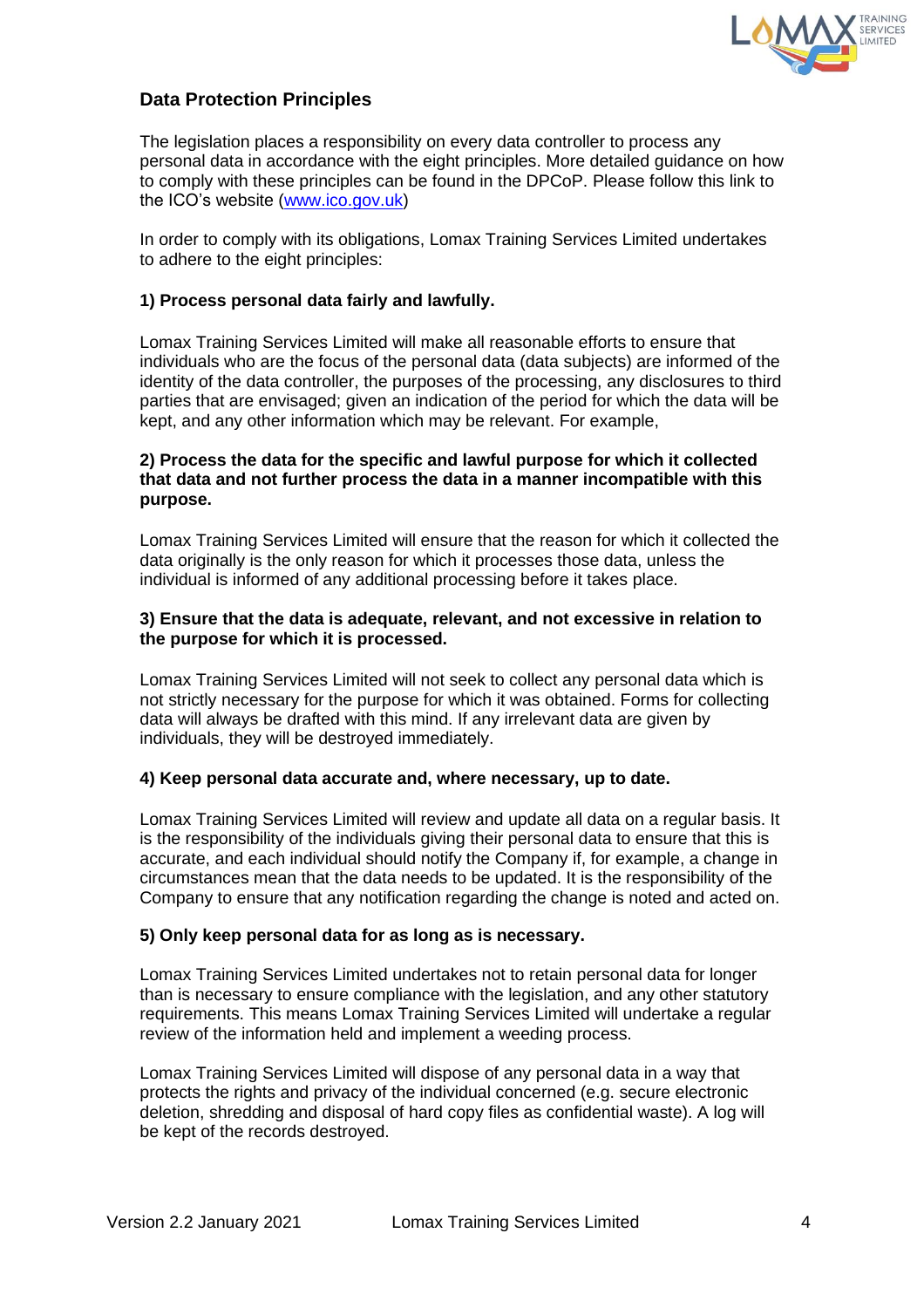

#### **6) Process personal data in accordance with the rights of the data subject under the legislation.**

Individuals have various rights under the legislation including a right to:

- Be told the nature of the information the Company holds and any parties to whom this may be disclosed.
- Prevent processing likely to cause damage or distress.
- Prevent processing for purposes of direct marketing.
- Be informed about the mechanics of any automated decision taking process that will significantly affect them.
- Not have significant decisions that will affect them taken solely by automated process.
- Sue for compensation if they suffer damage by any contravention of the legislation.
- Take action to rectify, block, erase or destroy inaccurate data.
- Request that the Office of the Information Commissioner assess whether any provision of the Act has been contravened.

Lomax Training Services Limited will only process personal data in accordance with individuals' rights.

#### **7) Put appropriate technical and organisational measures in place against unauthorised or unlawful processing of personal data, and against accidental loss or destruction of data.**

All members of staff are responsible for ensuring that any personal data which they hold is kept securely and not disclosed to any unauthorised third parties.

Lomax Training Services Limited will ensure that all personal data is accessible only to those who have a valid reason for using it.

Lomax Training Services Limited will have in place appropriate security measures e.g., ensuring that hard copy personal data is kept in lockable filing cabinets/cupboards with controlled access (with the keys then held securely in a key cabinet with controlled access):

- Keeping all personal data in a lockable cabinet with key-controlled access.
- Password protecting personal data held electronically.
- Archiving personal data which are then kept securely (lockable cabinet).
- Placing any PCs or terminals, CCTV camera screens etc. that show personal data so that they are not visible except to authorised staff.
- Ensuring that PC screens are not left unattended without a password protected screensaver being used.

In addition, Lomax Training Services Limited will put in place appropriate measures for the deletion of personal data - manual records will be shredded or disposed of as 'confidential waste' and appropriate contract terms will be put in place with any third parties undertaking this work. Hard drives of redundant PCs will be wiped clean before disposal or if that is not possible, destroyed physically. A log will be kept of the records destroyed.

This policy also applies to staff and learners who process personal data 'off-site', e.g. when working at home, and in circumstances additional care must be taken regarding the security of the data.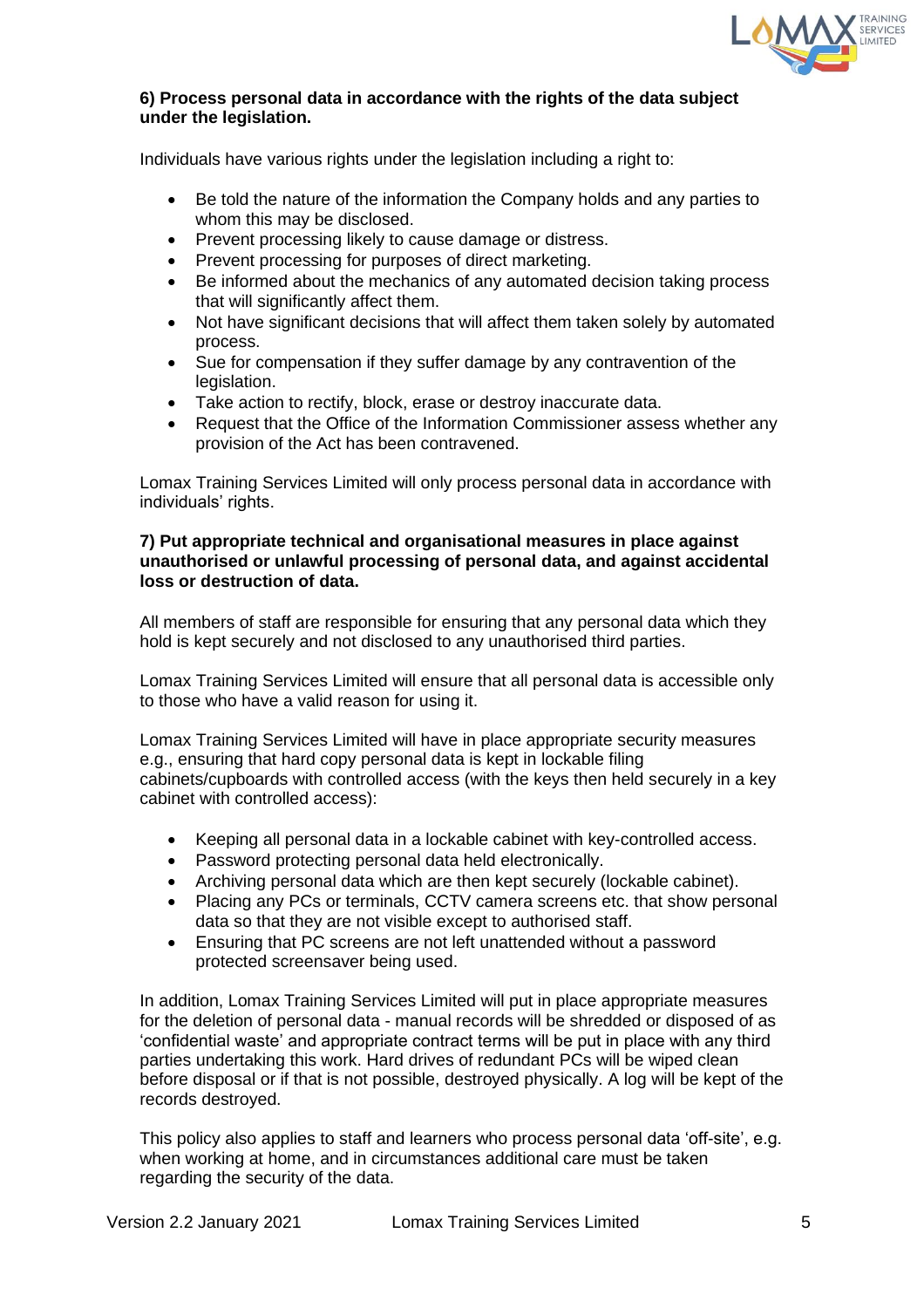

**8) Ensure that no personal data is transferred to a country or a territory outside the European Economic Area (EEA) unless that country or territory ensures adequate level of protection for the rights and freedoms of data subjects in relation to the processing of personal data.** 

Lomax Training Services Limited will not transfer data to such territories without the explicit consent of the individual.

This also applies to publishing information on the Internet - because transfer of data can include placing data on a website that can be accessed from outside the EEA so Lomax Training Services Limited will always seek the consent of individuals before placing any personal data (including photographs) on its website.

If the Company collects personal data in any form via its website, it will provide a clear and detailed privacy statement prominently on the website, and wherever else personal data is collected.

## **Consent as a basis for processing**

Although it is not always necessary to gain consent from individuals before processing their data, it is often the best way to ensure that data is collected and processed in an open and transparent manner.

Consent is especially important when Lomax Training Services Limited is processing any sensitive data, as defined by the legislation.

Lomax Training Services Limited understands consent to mean that the individual has been fully informed of the intended processing and has signified their agreement (e.g. via the enrolment form) whilst being of a sound mind and without having any undue influence exerted upon them. Consent obtained based on misleading information will not be a valid basis for processing. Consent cannot be inferred from the non-response to a communication.

## • *"Personal Details*

*For the purposes of the General Data Protection Regulation (GDPR) (Regulation (EU) 2016/679 you consent to the Company holding and processing personal data including sensitive personal data of which you are the subject, details of which are specified in the Company's data protection policy.* 

• *This will include marketing images and the Company CCTV."* 

Lomax Training Services Limited will ensure that any forms used to gather data on an individual will contain a statement (fair collection statement) explaining the use of that data, how the data may be disclosed and also indicate whether or not the individual needs to consent to the processing.

Lomax Training Services Limited will include the specified statement from the DfE on the student enrolment form and update when required following the ESFA's technical guidance: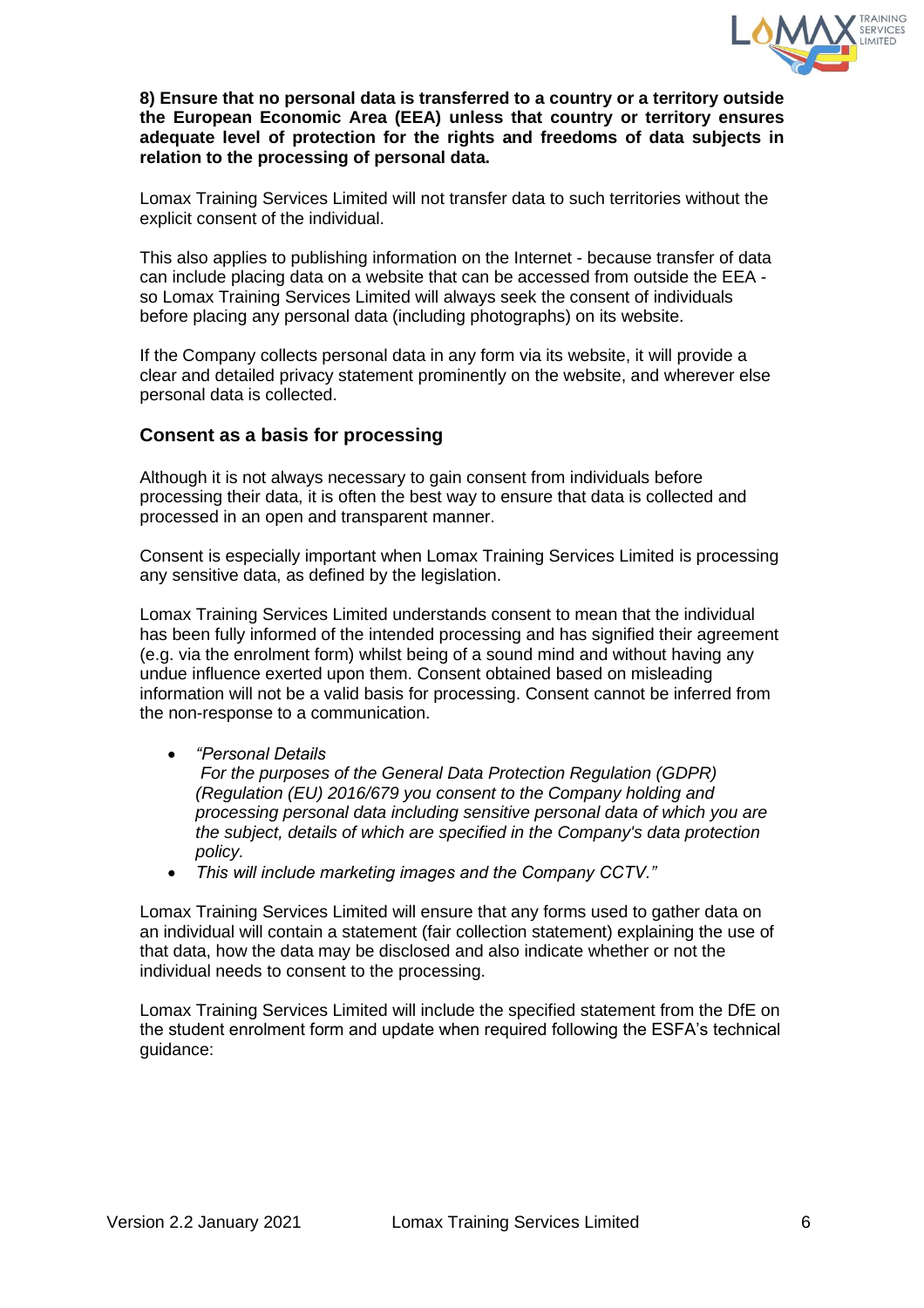

## **How We Use Your Personal Information**

This privacy notice is issued by the Education and Skills Funding Agency (ESFA), on behalf of the Secretary of State for the Department of Education (DfE). It is to inform learners how their personal information will be used by the DfE, the ESFA (an executive agency of the DfE) and any successor bodies to these organisations. For the purposes of the Data Protection Act 1998, the DfE is the data controller for personal data processed by the ESFA. Your personal information is used by the DfE to exercise its functions and to meet its statutory responsibilities, including under the Apprenticeships, Skills, Children and Learning Act 2009 and to create and maintain a unique learner number (ULN) and a personal learning record (PLR).

Your information may be shared with third parties for education, training, employment, and well-being related purposes, including for research. This will only take place where the law allows it, and the sharing is in compliance with the Data Protection Act 1998.

The English European Social Fund (ESF) Managing Authority (or agents acting on its behalf) may contact you for them to carry out research and evaluation to inform the effectiveness of training.

You can opt out of contact for other purposes by ticking any of the following boxes if you do not wish to be contacted:

About courses or learning opportunities. For surveys and research.

By post. By phone. By email.

#### *Further information about use of and access to your personal data, and details of organisations with whom we regularly share data are available at: https://www.gov.uk/government/publications/esfa-privacy-notice*

Lomax Training Services Limited will ensure that if the individual does not give his/her consent for the processing, and there is no other lawful basis on which to process the data, then steps will be taken to ensure that processing of that data does not take place.

## **Subject Access Rights (SARs)**

Individuals have a right to access any personal data relating to them which are held by the Company. Any individual wishing to exercise this right should apply in writing to the Company Director. Any member of staff receiving a SAR should forward this to the Company Director.

The Company reserves the right to charge a fee for data subject access requests (currently £20).

Under the terms of the legislation, any such requests must be complied with within 40 days.

## **Disclosure of Data**

Only disclosures which have been notified under the Company's DP notification must be made and therefore staff and learners should exercise caution when asked to disclose personal data held on another individual or third party.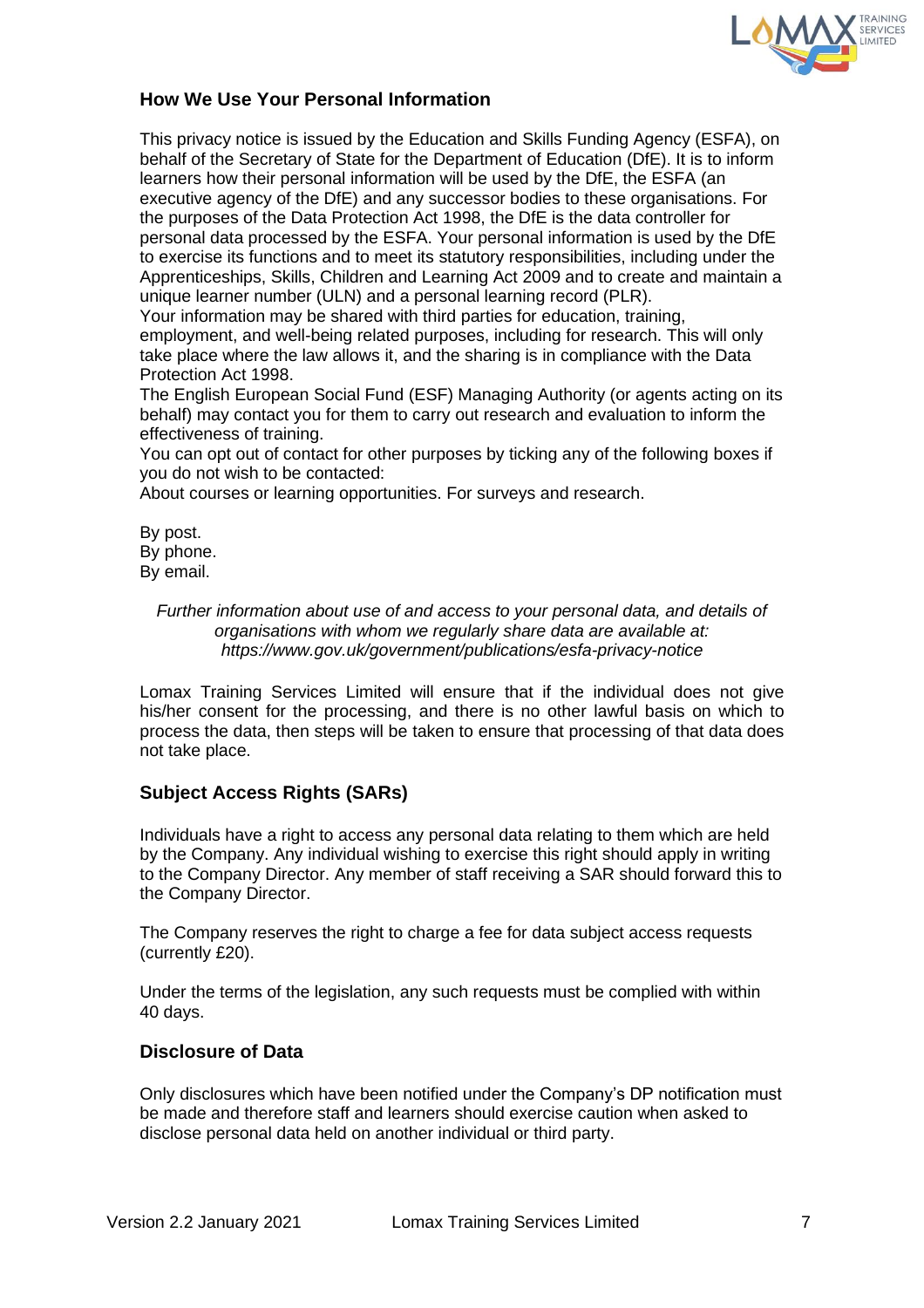

Lomax Training Services Limited undertakes not to disclose personal data to unauthorised third parties, including family members, friends, government bodies and in some circumstances, the police.

Legitimate disclosures may occur in the following instances:

- The individual has given their consent to the disclosure.
- The disclosure has been notified to the OIC and is in the legitimate interests of the Company.
- The disclosure is required for the performance of a contract.

There are other instances when the legislation permits disclosure without the consent of the individual.

In no circumstances will Lomax Training Services Limited sell any of its databases to a third party.